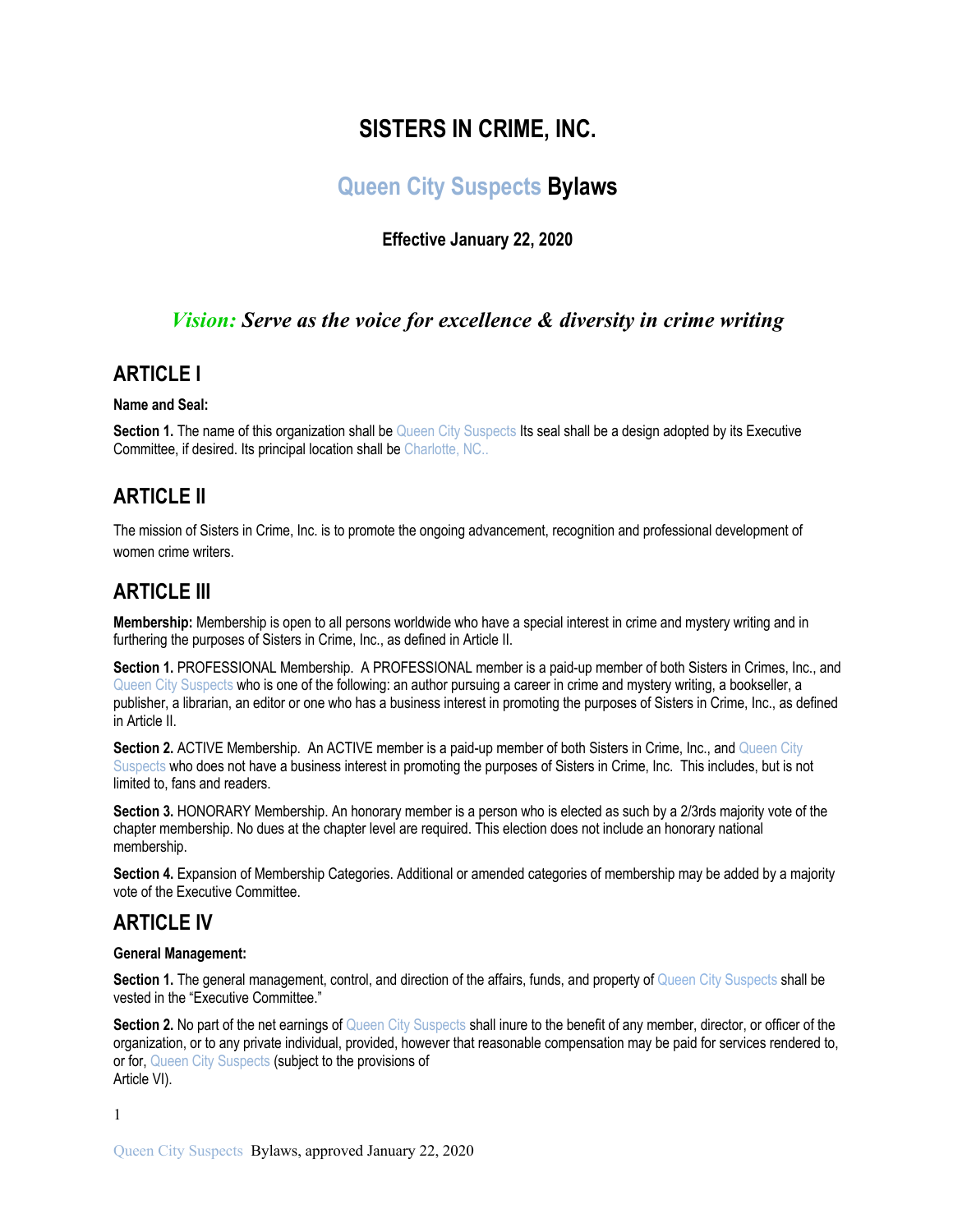Section 3. If there is a cash surplus at the end of the fiscal year, it shall be retained in the treasury of Queen City Suspects to be used to further the purposes of the organization.

Section 4. No substantial part of the activities of the organization shall be the carrying on of propaganda, or otherwise attempting to influence legislation, and the organization shall not participate in, or intervene in any political campaign on behalf of any candidate for public office (including the publishing or distribution of statements) except as authorized under the Internal Revenue Code of 1954, as amended.

## **ARTICLE V**

#### **Officers (the "Executive Committee"):**

Section 1. The officers of Queen City Suspects shall be a President, a Vice-President, a Secretary, and a Treasurer. They shall be Professional or Active members of both Sisters in Crime, Inc. and Queen City Suspects. These officers shall constitute the Executive Committee.

In the event that a decision needs to be made quickly without time to poll the general members, the Executive Committee may make that decision. Votes, which may be collected by e-mail, shall be tabulated and recorded by the Secretary.

**Section 2.** The President shall preside at (or delegate a representative to) all membership meetings and call and preside at all meetings of the Executive Committee. The President sets goals and responsibilities, serves as ad hoc member of any standing committees, polls members on major decisions, keeps members informed, serves as group spokesperson, acts as liaison with other Sisters in Crime, Inc. chapters or related organizations, plans special events, and performs such other duties as the Executive Committee may from time to time determine.

**Section 3.** The Vice-President shall substitute for all or part of the above if the President is unable to fulfill her obligations, attend Executive Committee meetings, and may act as chairperson for a special event.

**Section 4.** The Secretary shall take minutes at all general membership and Executive Committee meetings, handle correspondence in coordination with the President, keep a file of publications and publicity, and perform such other duties as may be directed by the Executive Committee including the maintenance of a membership roster and information on the chapter's website.

**Section 5.** The Treasurer shall be responsible for all financial matters of Queen City Suspects including the collection of dues and other income and payment of expenses, maintain bank account(s), keep accurate financial accounts, and prepare and submit a financial statement whenever the Executive Committee or general membership requests it. The Treasurer, or any person or persons designated by the Executive Committee, may make disbursements from the treasury as authorized by a majority vote of the Executive Committee and general membership.

**Section 6.** Should there be a vacancy in the Presidency at any time, the Vice-President shall succeed to the Presidency and shall serve until the next annual election. Any other vacancy of an office shall be filled by a vote of the Executive Committee and the successor shall hold office until the next annual election.

**Section 7.** None of the officers of Queen City Suspects or any other members of the Executive Committee will receive a salary or compensation for services rendered except for reasonable reimbursement of expenses incurred with their service on behalf of the organization.

**Section 8.** EXPULSION OF OFFICERS. Officers can be impeached for dereliction of duty or malfeasance by a majority vote of the general membership, present or voting by proxy at a regularly or specially scheduled meeting with at least 10 days notice of the matter under consideration being sent to the membership. Impeachment includes (a) notifying the officer in writing of the charge(s) and by whom made, as well as filing said charge(s) with the Executive Committee, and (b) investigating the charge by a committee of members, none of whom is a member of the Executive Committee and chaired, if possible, by a former president or other officer of Queen City Suspects. The committee will be selected by a majority vote of the Executive Committee. Following the investigation of the charge(s), if a majority of the investigation committee votes to proceed, the committee will hold a hearing under circumstances that will give the accused officer(s) ample opportunity to present a defense. If the investigating committee recommends impeachment by a two-thirds vote, notification of the call for impeachment will be sent to all members together with a statement summarizing the recommendations of the investigating committee. The membership will vote on impeachment of the officer(s) at the next membership meeting after a full and open hearing of both sides.

# **ARTICLE VI**

**Committees:**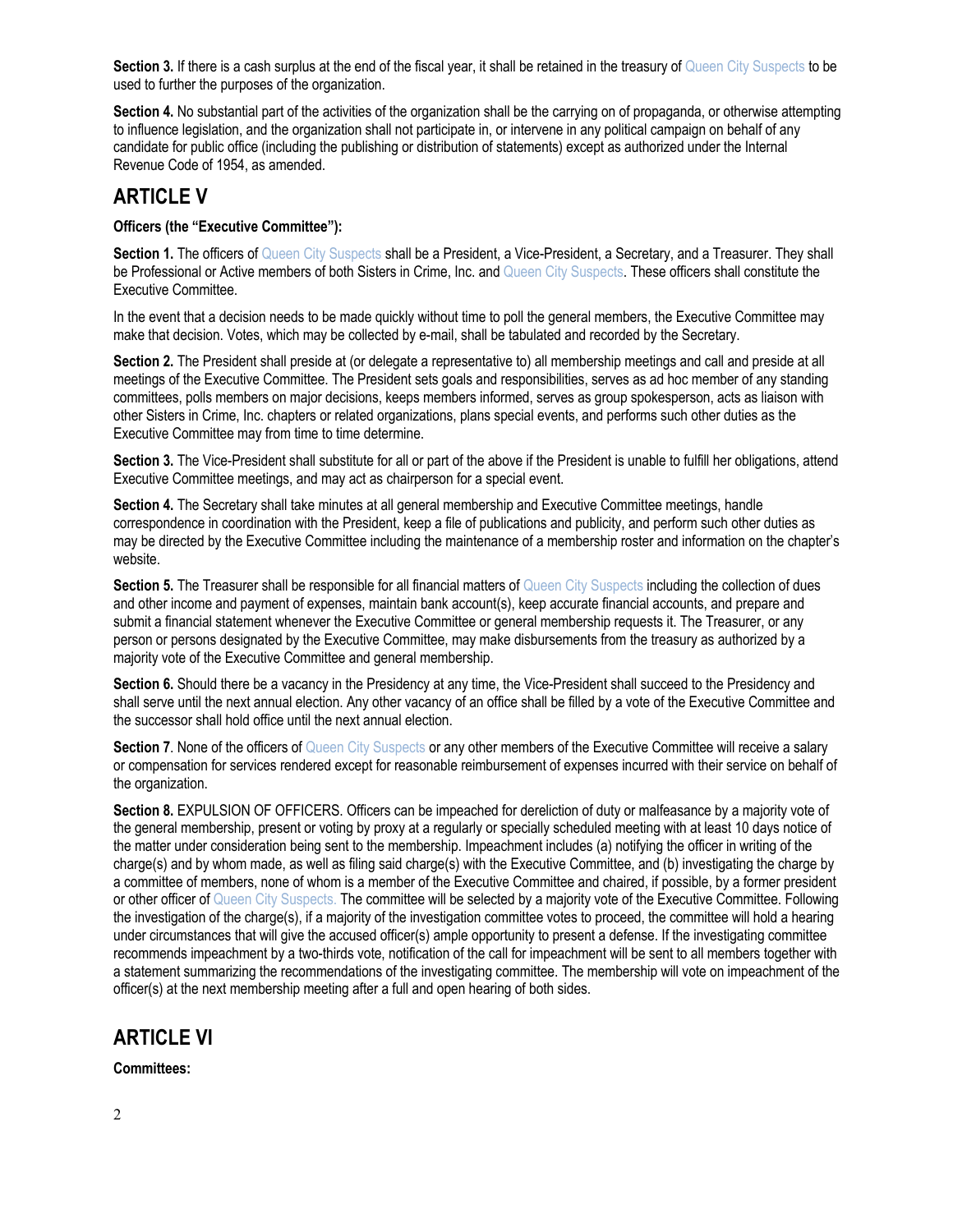**Section 1.** Standing Committees shall be established by the Executive Committee, as needed. Chairs of the Standing Committees shall be appointed by the Executive Committee from the membership. Chairs shall serve at the pleasure of the Executive Committee. They must be Professional or Active members of the organization.

Standing committees and their chairs may include:

- 1) A Membership Committee to keep a computerized spreadsheet or list of all members including the payment of annual chapter dues with current contact information, to confirm membership in SinC-National, and to maintain the chapter's group listing on the SinC website;
- 2) A Program Committee to work in conjunction with the chapter's President and/or Executive Committee to plan the chapter's monthly program meetings, workshops, speaker or author-support at book signing events;
- **3)** A Publicity/Media Committee to submit chapter news to the parent SinC newsletter; write a chapter newsletter on an ad hoc basis, if desired; contact and respond to media inquiries; keep a record of member authors' published work; update information on the chapter website; maintain chapter information on social media websites, assist with advertising chapter meetings, maintain chapter website.

**Section 2.** Ad Hoc and Pro Tem Committees shall be appointed by the President and/or Executive Committee, as needed.

### **ARTICLE VII**

#### **Meetings:**

**Section 1.** Queen City Suspects shall meet at a designated location on schedule as determined by the Executive Committee. Meetings shall be conducted in accordance with the parliamentary procedure prescribed by the current edition of Robert's Rules of Order or by any other generally accepted procedure agreed upon by the Executive Committee and announced to the members.

**Section 2.** Executive Committee meetings may be held when and where the Executive Committee determines, either in person, by proxy or by conference call or other media access. A quorum of at least 3/4ths of the Committee members must be present.

### **ARTICLE VIII**

#### **Elections and Nominations:**

Section 1. Officer election will take place at the regular chapter meeting each year. The vote will be made by secret ballot or by a show of hands. An absentee ballot can be sent to members who are unable to make the meeting in order to vote by proxy. The deadline for returning the absentee ballot is at least one week before the election. Only fully paid-up Professional or Active members may vote. In the event of a tie, a run-off election will be held.

**Section 2**. Nominations may be made by general members. Nominations should be suggested to the Executive Committee who will prepare a slate of nominees. The deadline for submission of nominees is one week before the October meeting.

### **ARTICLE IX**

**Dues:** 

**Section 1.** Every member shall pay chapter dues annually. The amount of chapter dues is determined by the Executive Committee. If a member joins in the  $10<sup>th</sup>$  calendar month or after, dues paid will cover the following year as well.

**Section 2.** An increase in dues may be proposed by the Executive Committee and voted on by a simple majority of the members present and voting at a regularly or specially scheduled meeting with at least 10 days' notice of the increase having been sent to all members.

**Section 3.** Members of Queen City Suspects are also required to be members of Sisters in Crime, Inc. SinC's organizational dues are collected separately by SinC. Collection of these dues is not the responsibility of the chapter, but the chapter is responsible for confirming that SinC dues have been paid.

### **. ARTICLE X**

**Discipline:**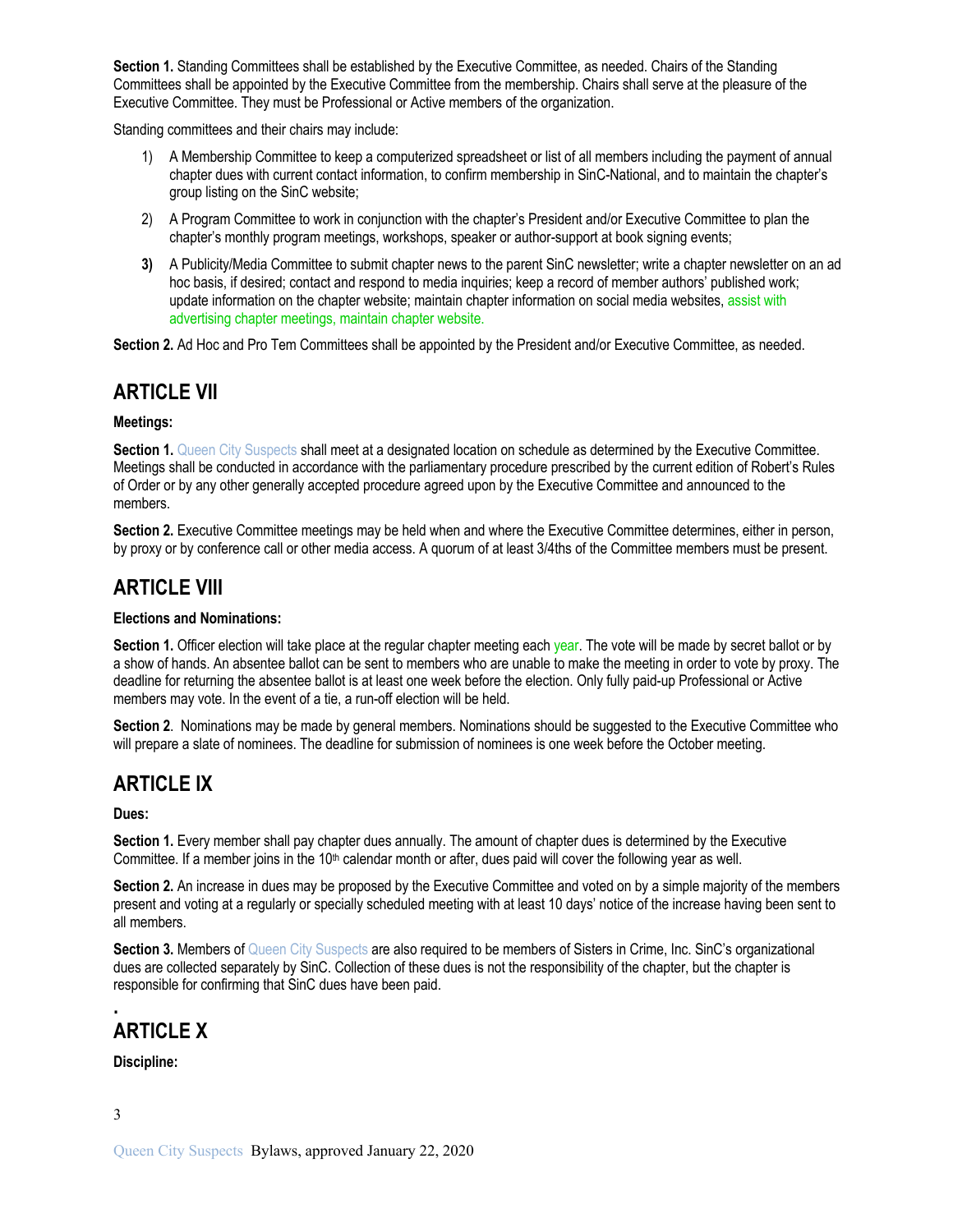**Section 1.** NON-PAYMENT OF DUES. Chapter membership may be terminated if dues have not been paid by 90 days after payment is due.

**Section 2.** MISCONDUCT. "Misconduct" is defined as conduct inimical or harmful to the purposes and/or good repute of Sisters in Crime, Inc. The Executive Committee may suspend or expel a member for misconduct, but may do so only after a full investigation has been made. The investigation shall include (a) written notification to the member of the charge and by whom made; (b) arrangement for a hearing, either before the Executive Committee or before a committee appointed by the Executive Committee: and (c) holding the hearing, in circumstances that will give the accused member ample opportunity to present a defense. If the hearing is before a committee, the committee may make a recommendation but the decision will be made by the Executive Committee. If the accused member is unavailable, or refuses to participate in the hearing, or makes unreasonable demands regarding the arrangement, the Executive Committee may proceed with the investigation, and act, without a hearing.

## **ARTICLE XI**

#### **Bylaws and Amendments:**

**Section 1.** These bylaws shall constitute the bylaws pro tem of Queen City Suspects upon approval by the Executive Committee and shall continue as bylaws pro tem until amended and/or approved by a majority of the Professional or Active membership at a regular meeting or by absentee ballot. Bylaws shall be distributed to the members of Queen City Suspects thirty (30) days prior to a chapter meeting, accompanied by an announcement that a vote on the bylaws will take place at that meeting. Absentee ballots may be sent to members upon request. Approval of the bylaws require an affirmative vote of a majority of the members participating in the vote.

**Section 2.** Proposals to amend the bylaws must be authorized by the Executive Committee or be presented to the Secretary over the signature of 20 percent of the membership. To be effective, an amendment to the bylaws must be distributed to all members and follow the voting approval process outlined above.

# **ARTICLE XII**

#### **Dissolution:**

**Section 1.** Queen City Suspects will be dissolved only after such proposal has been accepted by two-thirds (2/3) of the Executive Committee and notice has been distributed to the membership and to the parent SinC organization. Voting on the proposal shall take place at a monthly meeting or at a special meeting called by the Executive Committee. Such voting shall be done by the members in person or by proxy. Approval to dissolve the chapter requires a two-thirds (2/3) affirmative vote by the members who participate in the voting.

Section 2. Upon dissolution of Queen City Suspects its property and assets shall be distributed as follows: (a) all liabilities and obligations of the chapter shall be paid, satisfied, and discharged, or adequate provision made hereafter; (b) assets held by the chapter requiring return, transfer, or conveyance, which condition occurs by reason of the dissolution, shall be returned, transferred, or conveyed in accordance with such requirements; and (c) any remaining assets shall be distributed among such tax-exempt institutions or charities whose purposes are in whole or in part compatible with those of Sisters in Crime, Inc. These institutions may be proposed by the Executive Committee but must be approved by two-thirds (2/3) vote by those members present in person or by proxy at a special meeting held for the purpose.

**Section 3.** Information about the dissolution of the chapter will be posted to the chapter's website and include the redirection of interested parties to the contact information available on the parent SinC website or to other nearby chapters.

### **ARTICLE XIII**

#### **Rules of Procedure and Parliamentary Authority:**

**Section 1.** Any policies or procedures not contrary to law or to these bylaws may be approved or amended by a majority vote of the Executive Committee. A record of such policies and procedures will be kept by the Secretary or her designee. Notification of policy or procedural changes will be sent to members in the next regular mailing; announced at the next regular meeting; or published in the chapter's newsletter.

**Section 2.** All meetings of Queen City Suspects and its Executive Committee will be conducted in accordance with the parliamentary procedures described in the current edition of Robert's Rules of Order, or by another generally accepted procedure agreed upon by the Executive Committee and announced to the members.